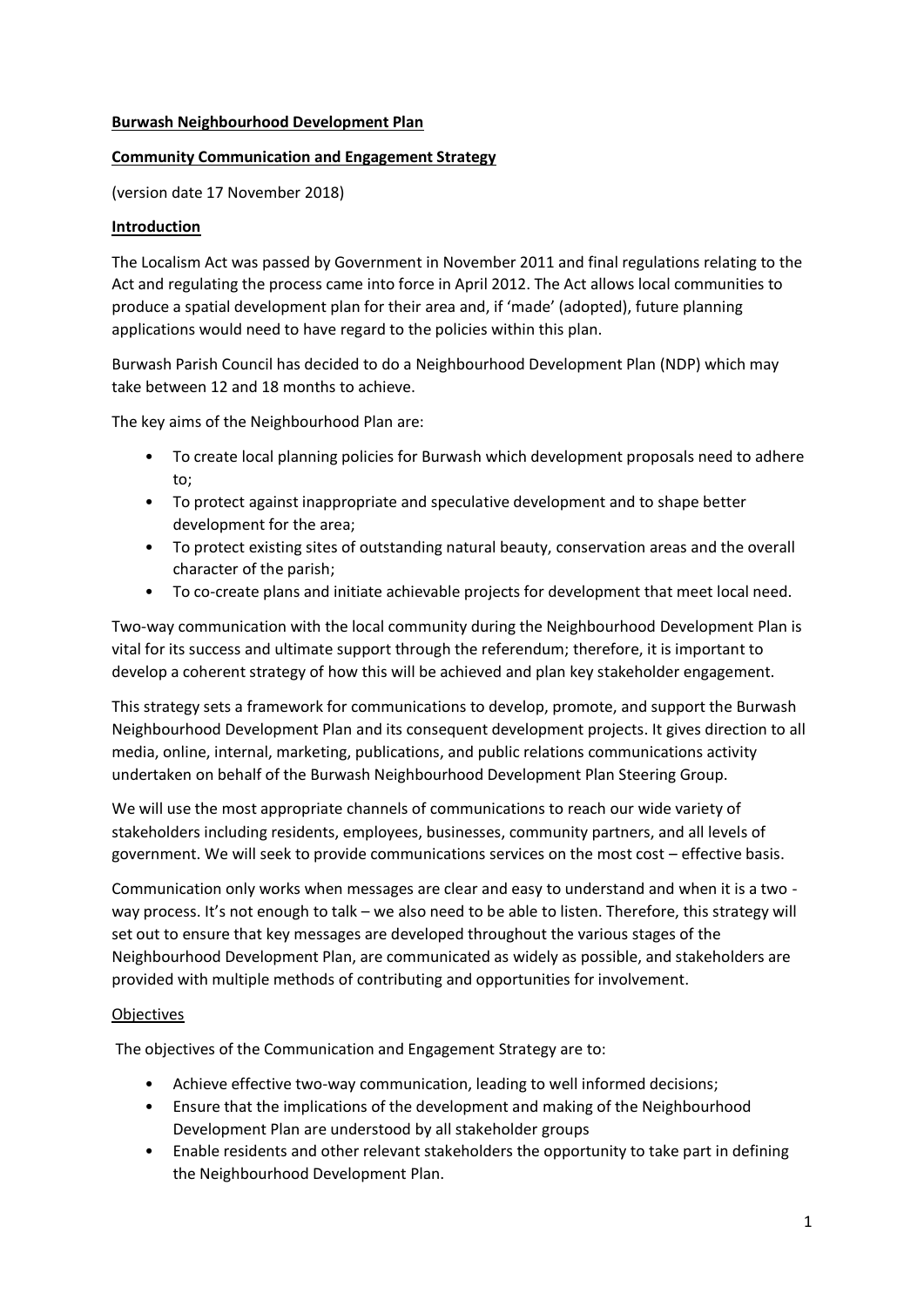- Ensure that all stakeholders and residents are aware of the Neighbourhood Development Plan process to include:
	- o the roles and responsibilities of the Neighbourhood Plan Steering Group;
	- o the process of creation of the Neighbourhood Development Plan;
	- o the schedule for the Neighbourhood Development Plan.
	- $\circ$  the governance, approval, and acceptance of the Neighbourhood Development Plan;
- Ensure appropriate consultation with and communication to all stakeholders and residents, ensuring that:
	- o Input into the development and approval of the Neighbourhood Development Plan has been included;
	- o the current status of the Neighbourhood Development Plan is understood throughout;
	- o appropriate is input is sought from key stakeholders;
- As appropriate engage with Rother District Council during the development process and provide them with, amongst other things, a Consultation Statement setting out how consultation is carried out.

# Principles

Our Strategy is based on the following principle:-

# *To provide the maximum information to the maximum number of stakeholders in the most effective medium at the most suitable times and in the most appropriate places.*

This principle includes a number of key factors:

- Communication will be meaningful and appropriate.
- Information will be accessible.
- Quality mediums and methods will be used whenever possible.
- Communication channels will allow information to, through and across all levels.
- Information will be relevant and in plain English.
- Consideration needs to be given to the needs of people with disabilities and those whose first language is not English.
- The process will be transparent.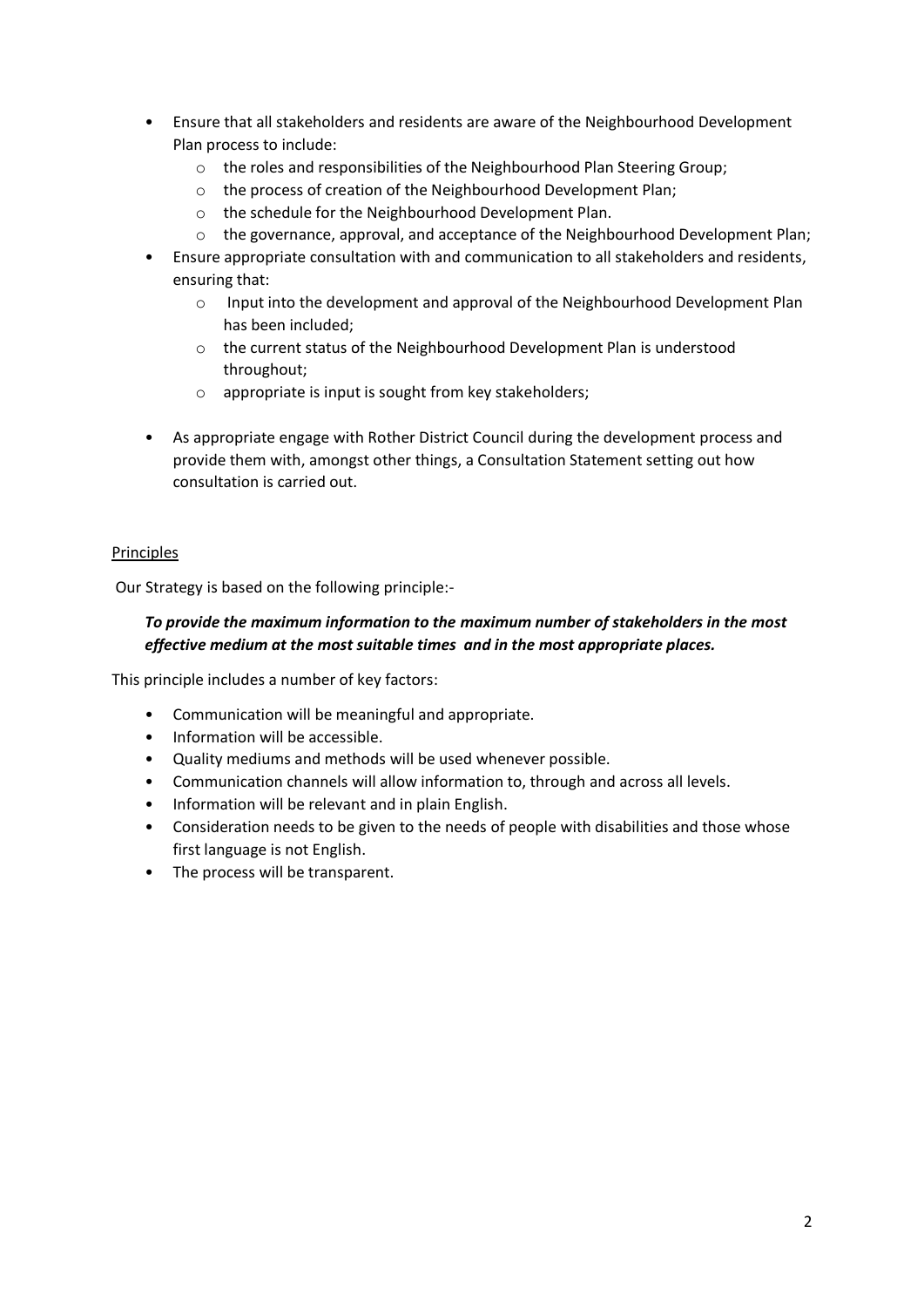# **Tools and Activities**

We shall use a variety of methods based on what reaches people most effectively and has most credibility. These include and are not limited to:

| Tools to be used                                 |
|--------------------------------------------------|
| <b>Consultation events</b>                       |
| Direct mail                                      |
| <b>Email lists</b>                               |
| Events                                           |
| Exhibition                                       |
| Leaflets & flyers                                |
| Minutes of meetings                              |
| Networking                                       |
| Newsletter                                       |
| Parish website                                   |
| Posters                                          |
| Press releases                                   |
| Stakeholders' and partners' outlets              |
| Neighbourhood/key known members of the community |
| Website                                          |

The communication will be relayed using different methods and combinations for different groups as and when appropriate.

#### **Resources**

We shall make best use of the resources we have and strive to increase resources in keeping with the task. Our current resources, those that we have access to and can be applied to the task, are listed below in no particular order.

| List of Available Local Resources:       |
|------------------------------------------|
| Group members                            |
| Local councillors                        |
| Local newspaper                          |
| <b>Consultation events</b>               |
| Parish Council & community Notice Boards |
| <b>Annual Parish Report</b>              |
| Parish website                           |
| Information sharing events (exhibitions) |

#### **Timescales**

Preparing a neighbourhood plan is a sequential process based upon an agreed project plan. The project plan identifies the following key communication points and the dates in which they should be carried out. The table below summarises the key elements in the production of the Plan and target dates. It does not show specific times at which communication and engagement will occur because there will be varying forms of engagement throughout the process.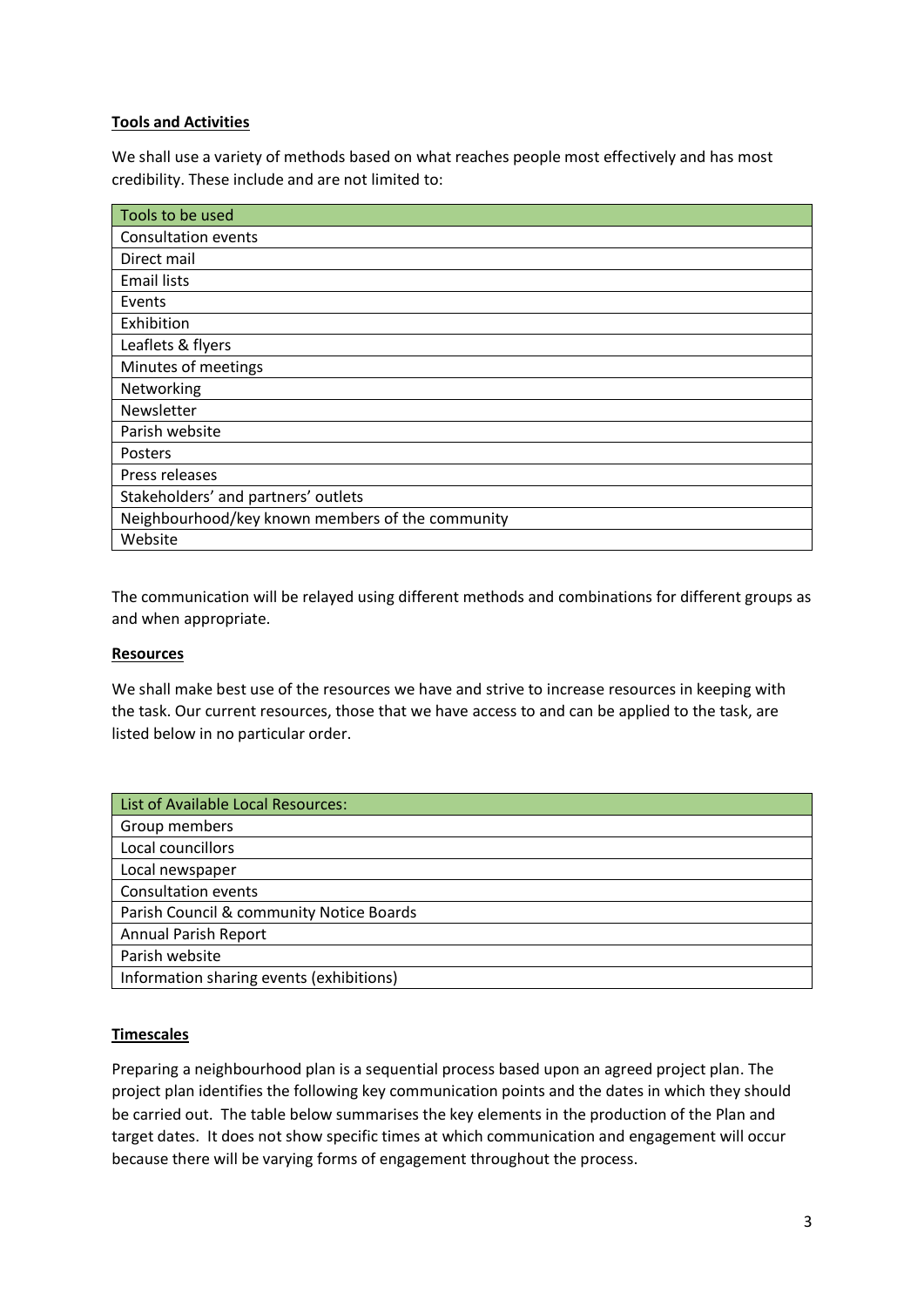| Key Communication Point                             | Target Date(s)       |
|-----------------------------------------------------|----------------------|
| Building the evidence base and community engagement | January - April 2018 |
| Identifying projects and writing policies           | April/May 2018       |
| Reg. 14 Pre-submission consultation                 | <b>July 2018</b>     |
| Reg. 15 Plan submission                             | August 2018          |
| Referendum                                          | November 2018        |

It is important to note that these dates are aspirational and indicative.

### **Evaluation and Amendment**

After the first 6-8 months following the implementation of the Strategy, the NDP Group will carry out a communications audit to assess the effectiveness of the strategy with both 'internal' and 'external' audiences. We shall consider in particular, who has not responded or reacted to our communications and equally who we perhaps have not effectively engaged with. We shall discuss the evidence/results carefully and use them to amend and improve the Strategy going forward.

#### **How we will communicate**

| Stakeholder (s)                       | Format                                                    |
|---------------------------------------|-----------------------------------------------------------|
| Parish councillors in NDP area        | Meeting mins/reports and presentations                    |
| Other elected members                 | Direct e/mail/reports and presentations                   |
| <b>Parish Council</b>                 | Meeting mins/reports and presentations                    |
| NDP sub (thematic or focus) groups    | Meeting mins/reports/workshops and presentations          |
| All residents in NDP area             | Consultation events/social media/parish                   |
|                                       | newsletter/website/local press/posters/letters            |
| Young people in NDP area              | Consultation events - targeted events and social media    |
| Clubs, community & voluntary          | Consultation events/social media/parish                   |
| groups in NDP area                    | newsletter/website/local press/posters/ Letter/ email     |
| Elderly persons in NDP area           | Consultation events/parish newsletter/website/local       |
|                                       | press/posters                                             |
| Persons with disabilities and special | Consultation events/parish newsletter/website/local       |
| needs                                 | press/posters                                             |
| Hard to reach groups                  | Consultation events/parish newsletter/website/local       |
|                                       | press/posters                                             |
| School serving NDP area               | Collaboration with teaching staff - direct work on wishes |
|                                       | for the future woven into existing curriculum             |
| All businesses/employers in NDP       | Consultation events/parish newsletter/website/local       |
| area                                  | press/posters/ Letter/ email                              |
| Retailers in NDP area                 | Consultation events/parish newsletter/website/local       |
|                                       | press/posters/ Letter/ email                              |
| Service providers                     | Letter/ email / meetings                                  |
| Statutory undertakers                 | Letter/ email / meetings                                  |
| Major landowners                      | Letter/email/meetings                                     |
| Developers with interest in NDP area  | Letter/ email / meetings                                  |
| <b>Rother District Council</b>        | Letter/email/meetings                                     |
| Neighbouring parish/town councils     | Letter/email/meetings                                     |

Surveys/questionnaires, drop ins and workshops will be held as and when deemed necessary. The methods outlined above are the key formats which will be used but are not limited.